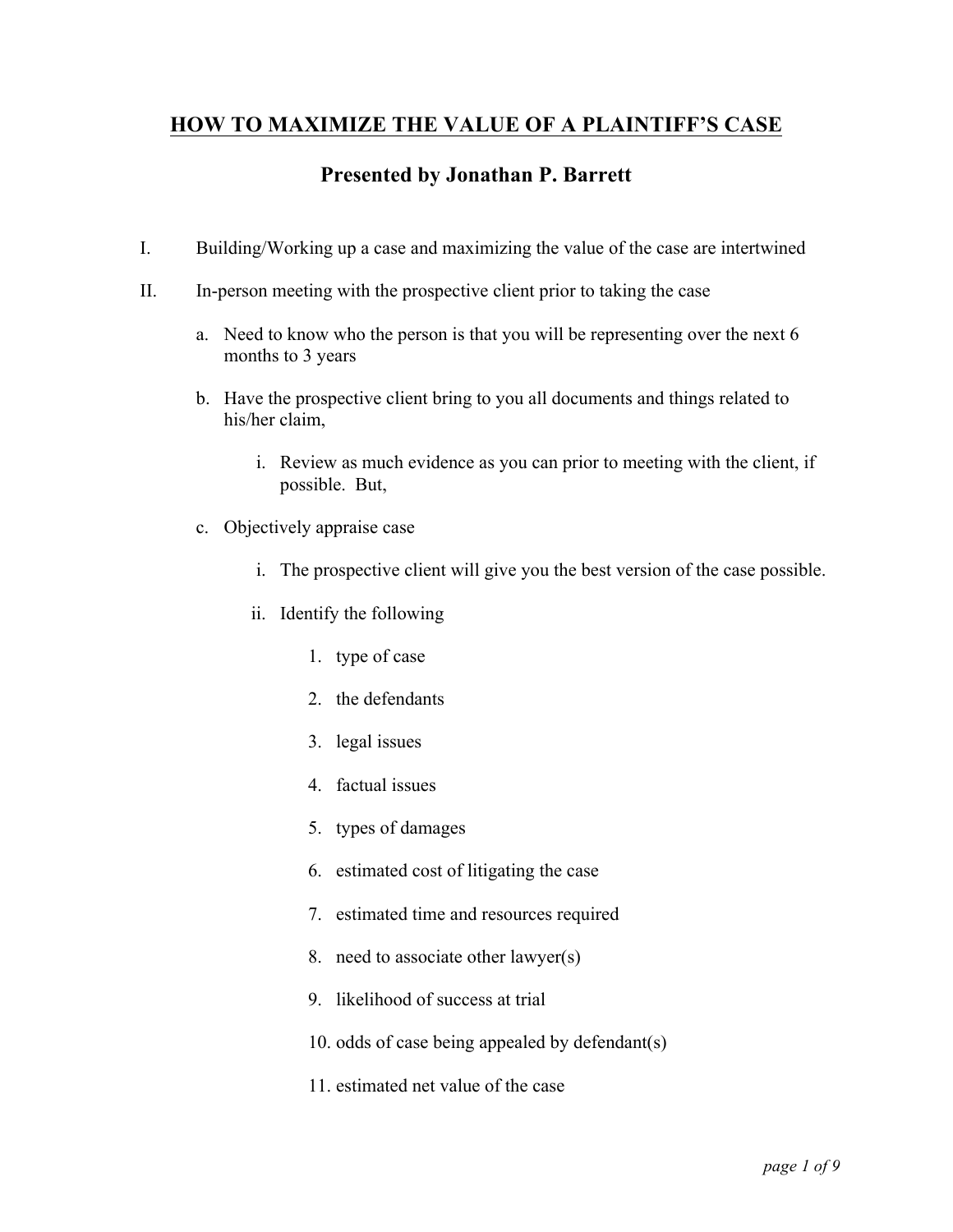- d. Be selective in the cases you take
	- i. Takes time, money and resources to litigate a case. Like in poker, you don't want to be the guy invested in every hand. Choose your cases wisely. Remember, just because you are busy does not mean you are making money. We must be smart about the cases we take, so that we may work up the cases as best we can.
- III. Represent as many plaintiffs from the incident/accident possible
	- a. Explain to each plaintiff how that representation works
		- i. Get written authorization from each plaintiff
	- b. Gives you control over the litigation
		- i. Helps you better develop your case
		- ii. Prevents being harmed by other lawyers' potential mistakes
		- iii. Bring in any additional attorneys, as needed
- IV. Begin managing your client's expectations
- V. Determine if the case may be settled for good value without having to file a lawsuit
	- a. Saves, time, resources, and expenses
	- b. Damages versus available insurance money
	- c. Insurance adjustor willing to agree to meaningful settlement
	- d. If suit is filed, what defense attorney(s) will be assigned the case from the insurance carriers
		- i. How much work are they looking to perform prior to meaningful settlement
- VI. Identify all potential insurance policies
	- a. Cast a wide net—shotgun approach
	- b. Identify all insurance policies that might provide any type of coverage for your case
		- i. Obtain each policy and read it carefully and with an eye toward providing coverage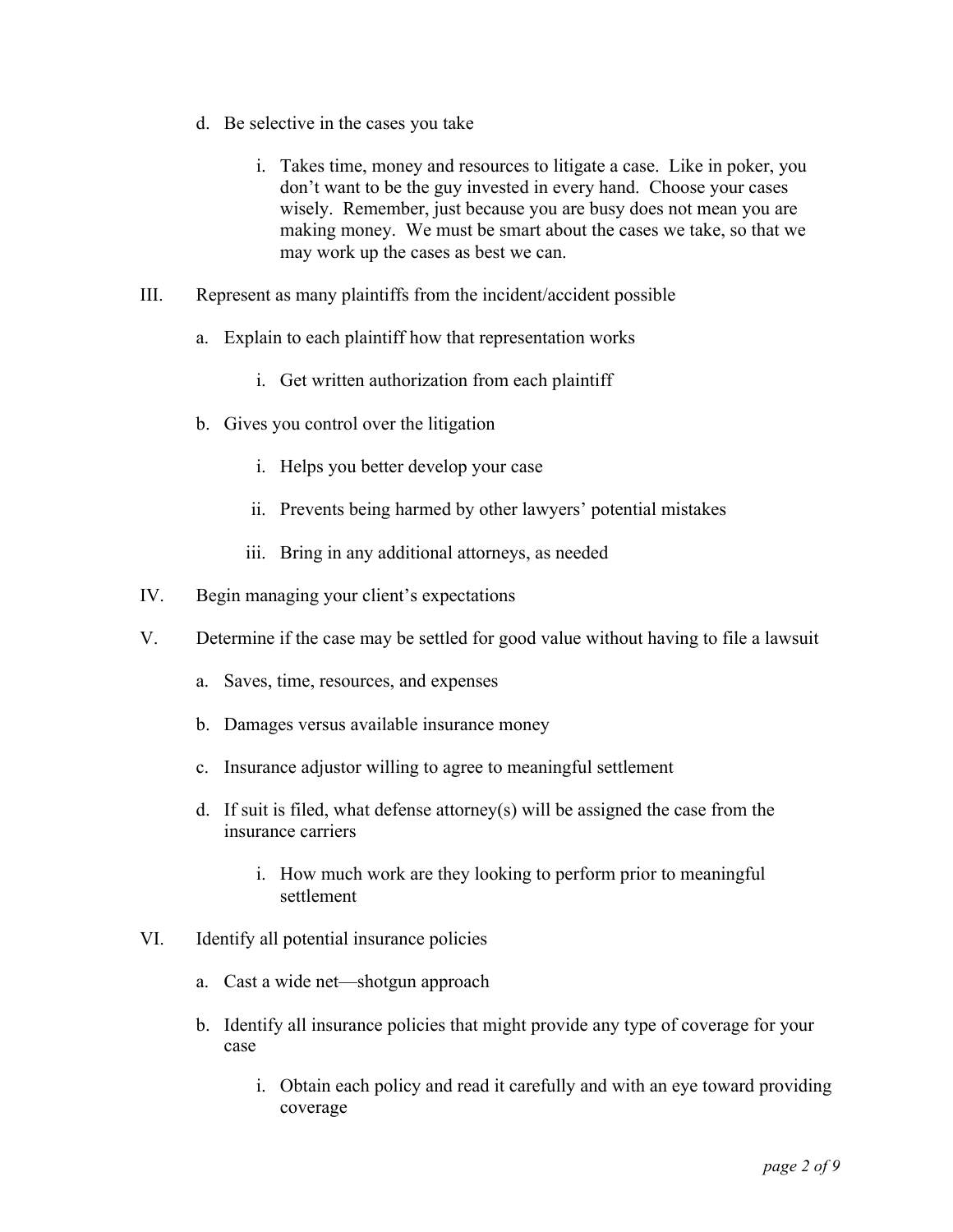- c. UM
	- i. Resident Relative Theory
		- 1. See separate part of outline entitled "resident relative theory"
- VII. Get a scheduling order in place with a trial date, if the judge will allow it
	- a. Trial dates lead to faster resolution of the case
		- i. Settlements
		- ii. Verdicts
- VIII. Draft jury instructions early in the process
	- a. This forces you to focus on what you actually need to prove
		- i. What is the critical evidence you need
	- b. For each element of liability and damages, identify the facts that you must establish in order to win
- IX. Preserve evidence for trial
	- a. Identify and talk to witnesses as soon as possible
		- i. Nail down testimony of key witnesses
		- ii. Try to do this before the defendant(s) speak with the witnesses
		- iii. Use affidavits
	- b. Take photographs
		- i. Accident scene
		- ii. Defective premises
		- iii. Defective product
		- iv. Visible injuries
	- c. Reports of incident
		- i. Police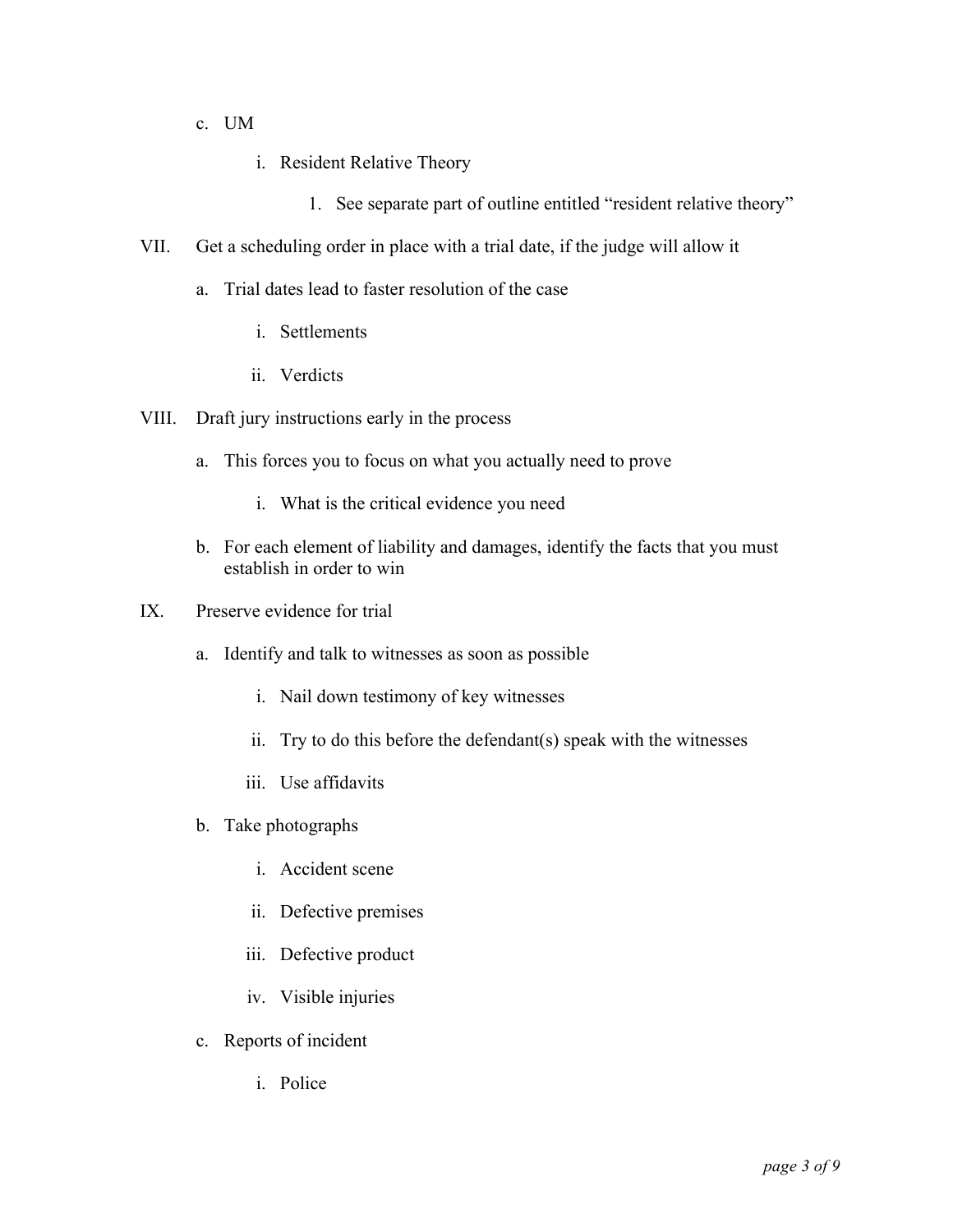- ii. Internal corporate records
	- 1. Fight for these
		- a. Prepared in the ordinary course of business and not in anticipation of litigation
- iii. Medical records
	- 1. Ambulance personnel's records of client's alleged statements made between the accident site and the hospital or between hospitals
	- 2. Client's medical records
		- a. Speak with doctors
			- i. Obtain helpful letters from doctors clarifying injuries "to a reasonable degree of medical certainty"
- iv. Video surveillance
	- 1. Accident location
	- 2. Dashboard of vehicle(s)
- d. Review social media accounts (Facebook, Twitter, and Instagram) of the plaintiff(s), defendants and key witnesses
	- i. Comments
	- ii. Photographs
	- iii. Videos
- X. Instruct client to stay off of social media: Facebook, Twitter, and Instagram
	- a. Comments
	- b. Photographs
	- c. Videos
- XI. Plaintiff should get all medical treatment related to the injuries
	- a. Follow all treatment recommendations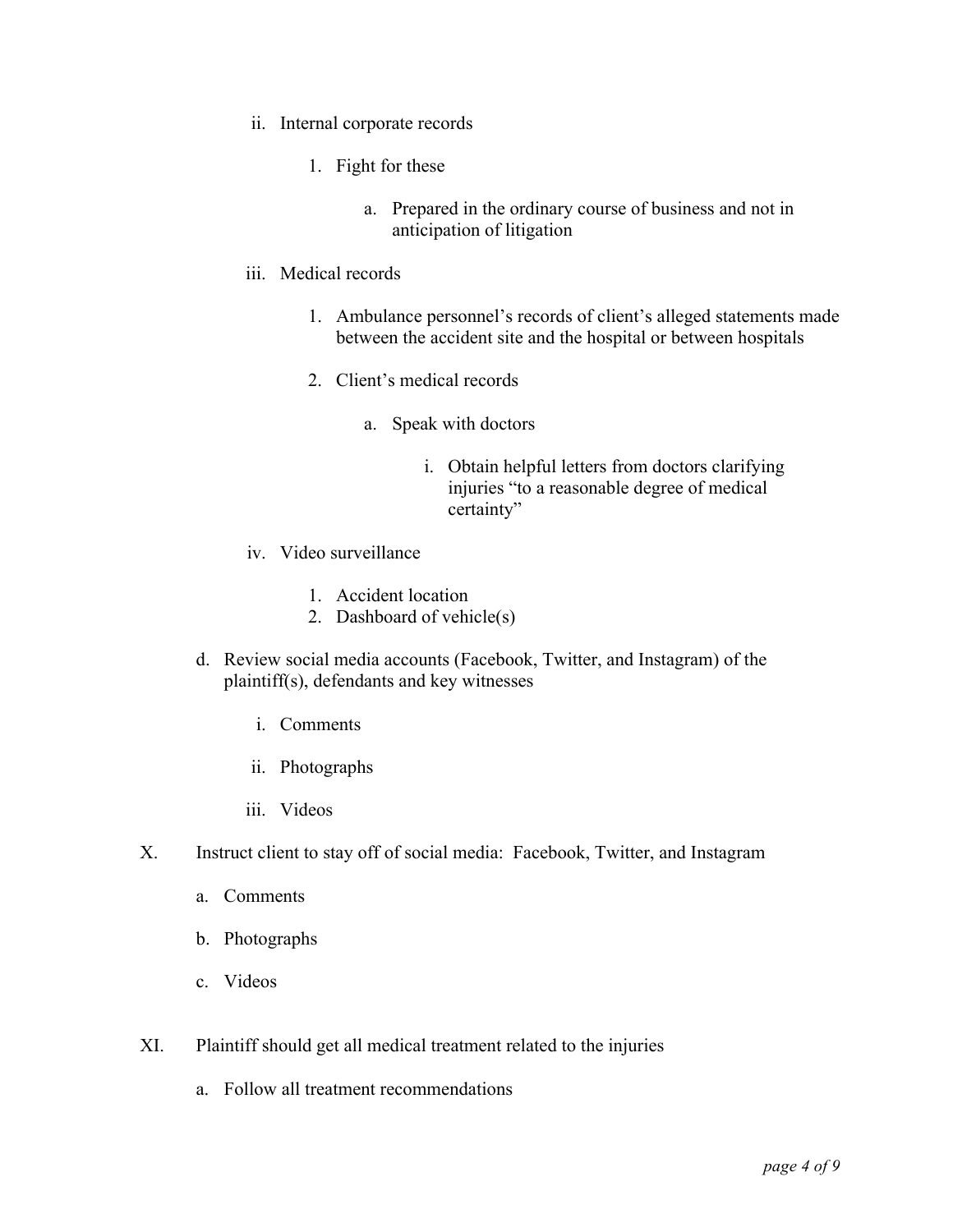- b. Plaintiff needs to report to medical providers how his injuries affect his activities of daily living
	- i. Ability to work
	- ii. Sleep
	- iii. Perform daily chores at home (Loss of household services)
	- iv. Perform recreational activities
	- v. How injuries impact your relationships
		- 1. Family
			- a. Including loss of consortium
		- 2. Friends
		- 3. Co-workers
- XII. Things the plaintiff should not do:
	- a. Social media: see above
	- b. Talk to anyone from any insurance company
	- c. Talk to medical providers about certain aspects of her case
		- i. "patient is stressed that she will not get a large settlement for her injuries."
	- d. Talk to anyone about attorney-client conversations or disclose written correspondence to anyone
	- e. Be seen engaging in activities that could be used by defendants to question the veracity of damages claims
		- i. Defendants use surveillance
			- 1. Playing with the kids in the yard
			- 2. Shopping
			- 3. Golf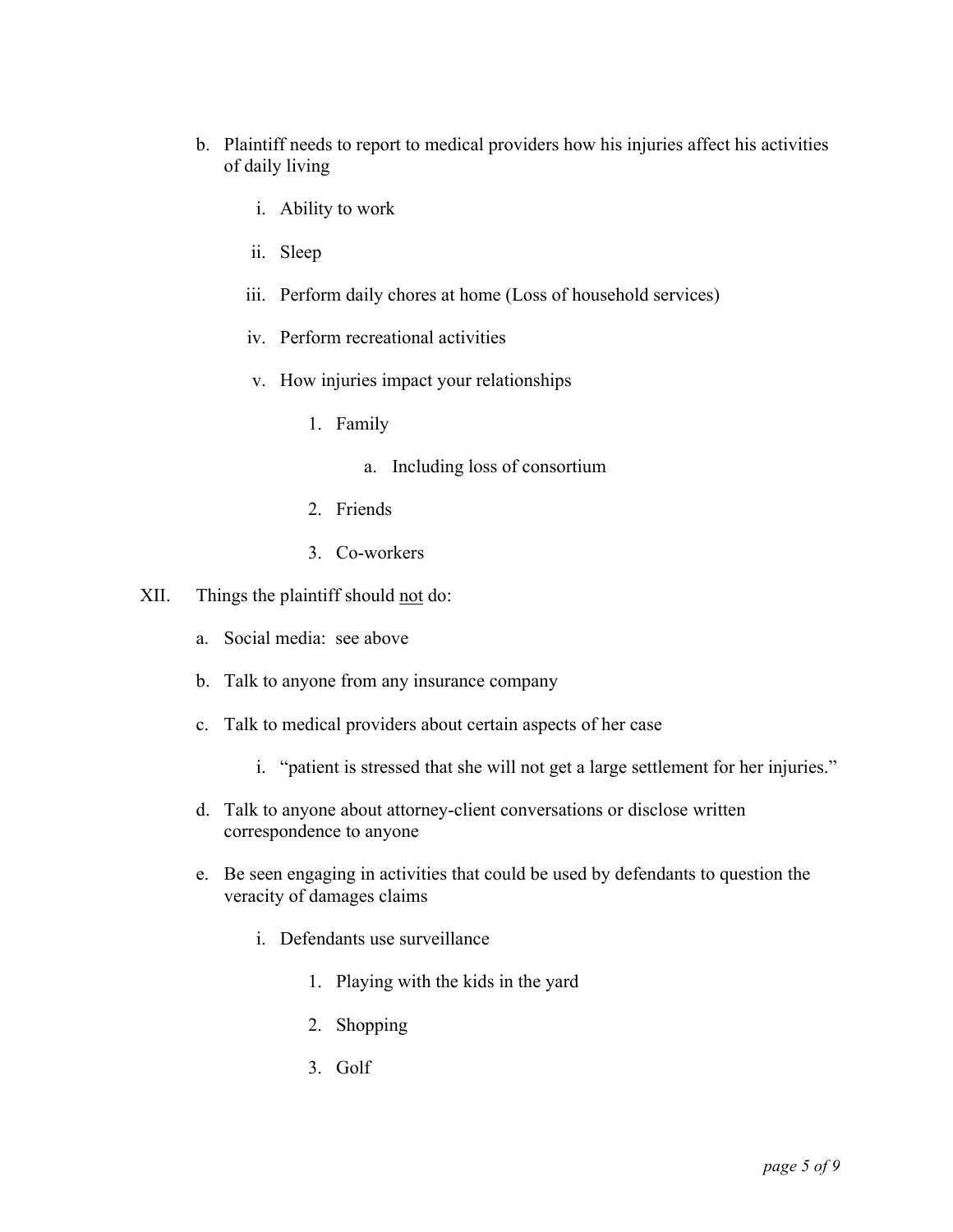4. Etc.

- XIII. Plaintiff must make a good impression
	- a. Plaintiff should be forthright about prior incidents, accidents and injuries
	- b. Plaintiff should be honest about the extent of his/her injuries or other damages
- XIV. Use depositions in the traditional sense and also as though the deposition is the trial by implementing examination tactics that would be saved for trial
	- a. 90% of cases settle before trial
	- b. Use depositions as a tool to drive up the value of the settlement

### XV. Experts

- a. Identify which ones you need
- b. Take the time and energy and focus to find the best ones for your case

#### XVI. Negotiate Subrogation Liens

- a. While paying these liens is a legal requirement, getting these liens reduced is a great way to add net value to the client
- b. Prepare for this as early as possible
- c. Gather the necessary information from the  $3<sup>rd</sup>$  party payor
	- i. Medicare
	- ii. Medicaid
	- iii. Private Payor
	- iv. Make sure that liens are not for anything outside of your client's damages.
		- 1. Obtain itemized list of billing.
		- 2. Be careful not to assert anything that could be harmful to the damages claim, though.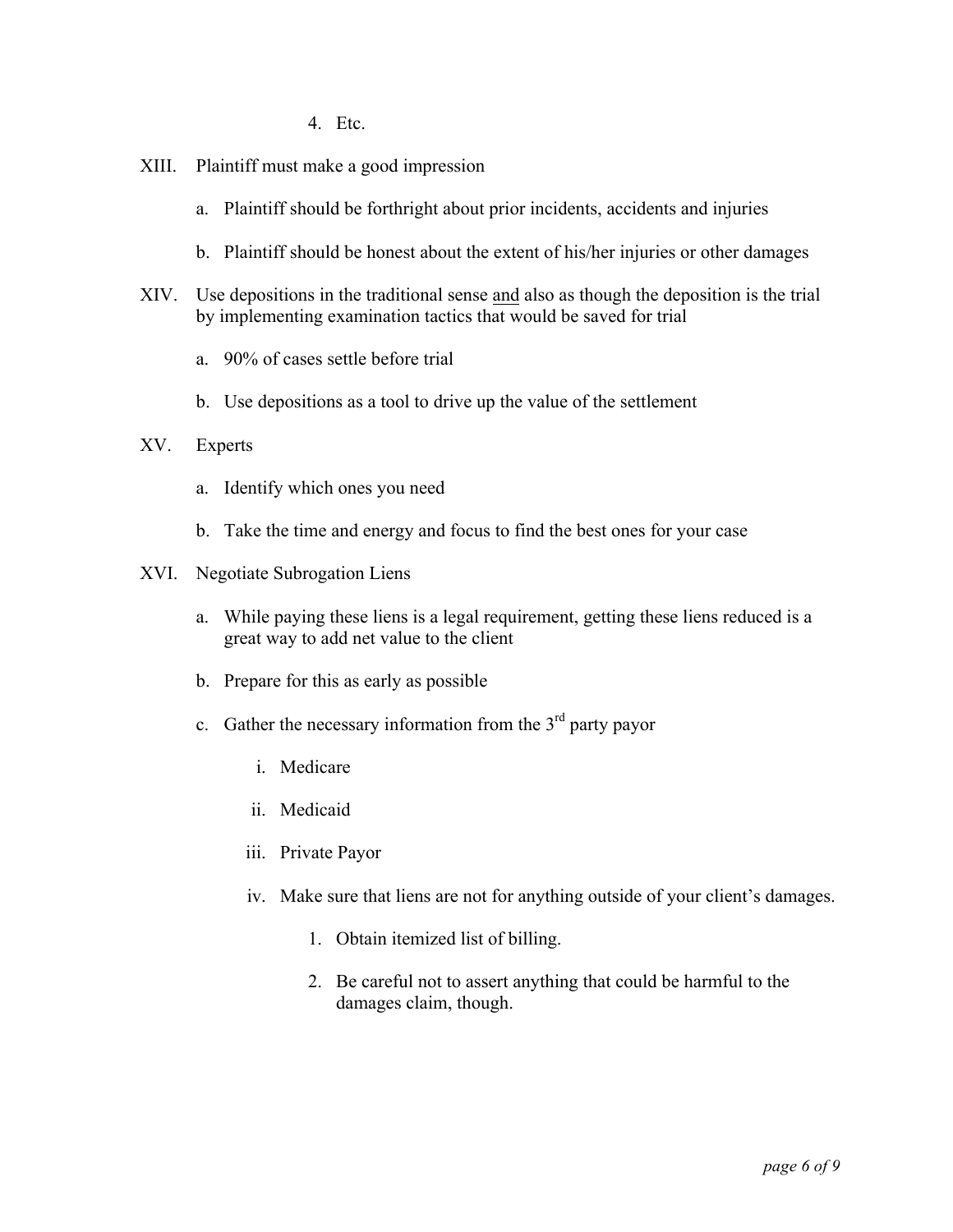- 3. When negotiating, speak on the phone to the carriers
	- a. Explain the risks that the client won't prevail at trial, which would result in the 3<sup>rd</sup> party payor not getting reimbursed anything
	- b. Reasons why the Client won't settle without first obtaining a lien reduction.
- d. Made Whole Rule
	- i. Applies only to private payors
	- ii. In Mississippi (and most other jurisdictions), the "made whole" doctrine prohibits subrogation until a person has been fully compensated, or "made whole", for his total loss. *Hare v. State,* 733 So. 2d 277, 284 (Miss. 1999). And, where either the insurer or the insured must to some extent go unpaid, the loss should be borne by the insurer for that is a risk the insured has paid it to assume. *Id*. at 284. This rule cannot be overridden by contract language. *Id*. The intent of subrogation is to prevent double recovery by the insured. *Id*. Until the insured has been fully compensated, there cannot be a double recovery. *Id*. The precise measure of reimbursement is the amount by which the sum received by the insured from the third party, together with the insurance proceeds, exceeds the loss sustained and the expense incurred by the insured in realizing on his claim. Hare, at 283, *citing* FREEDMAN'S RICHARDS ON THE LAW OF INSURANCE, v. 2 section 12.6 (6th ed. 1990).

## XVII. Mediation

- a. Most of the time, don't mediate the case until after the discovery period has ended
	- i. Determine whether or not you should mediate before any *Daubert* motions have been ruled upon by the court.
- b. Select a mediator who is suited for your case
- c. Prior to mediation, fully inform the mediator of the case
- d. Know what your client would net, after attorney fees and case expenses are factored into the equation, at various settlement numbers
- e. Manage your client's expectations

### XVIII. Trial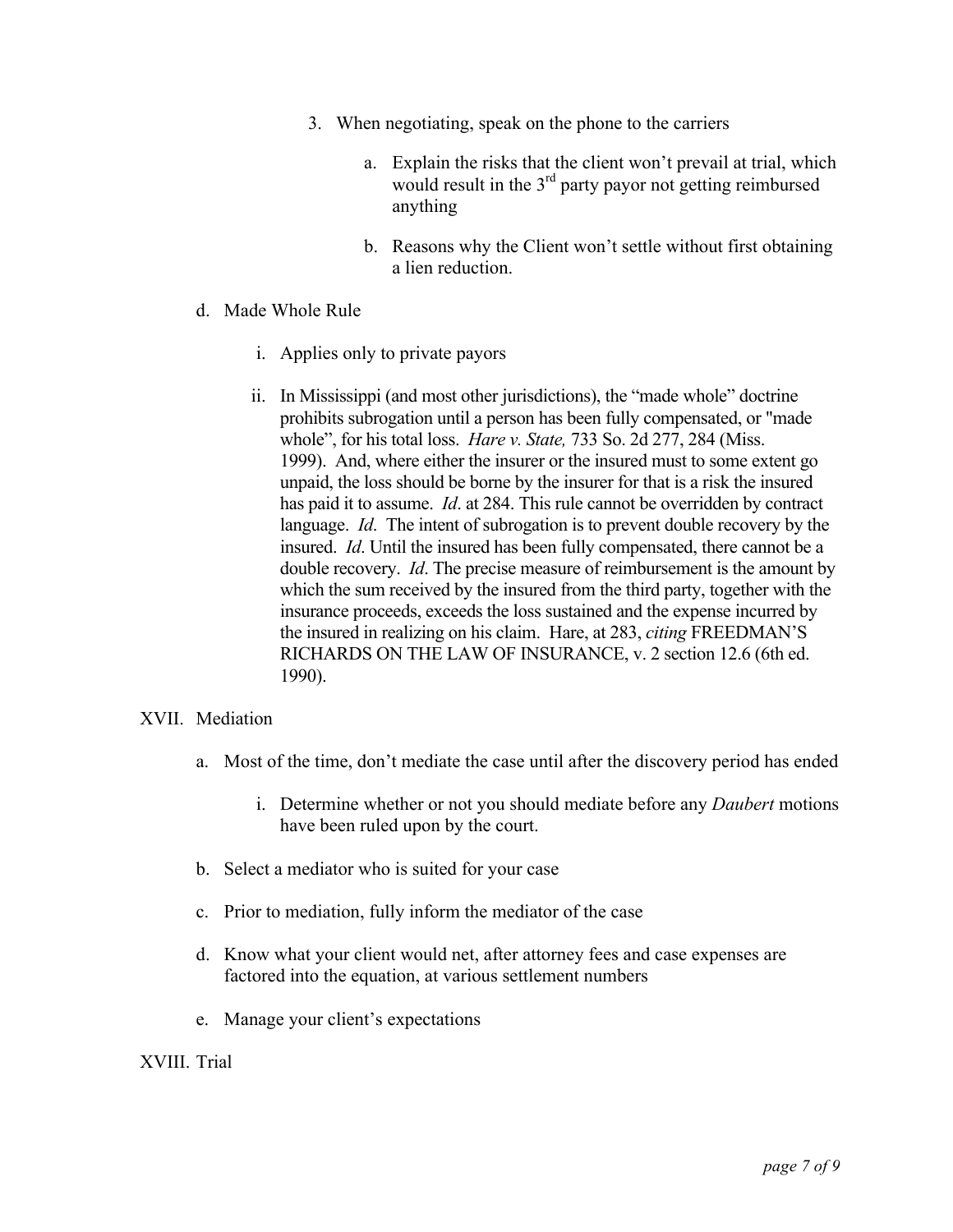#### XIX. Resident Relative Theory of Recovery in UM Claims

The UM act, Miss. Code Ann. § 83-11-103(b), includes in its definition of "insured" the "named insured, and while resident of the same household, the spouse of any such named insured and the relatives of either". Under this provision, if UM insurance is purchased by a named insured, the coverage extends to her spouses and to all relatives resident in the named insured's household.

Looking to the Mississippi courts for a working definition of the term, "resident", the Mississippi Supreme Court has given broad construction to the term. See *Miss. Ins. Law and Pract. Sec*. 610, citing *Johnson v. Preferred Risk Automobile Ins. Co*., 659 So. 2d 866, 874 (Miss. 1995). The term, "resident" has no technical or fixed meaning; the term is flexible, elastic, slippery and somewhat ambiguous." *Johnson v. Preferred Risk Automobile Ins. Co*., at 872, citing 77 C.P.AS. *Resident* at 305 (1952). "The term 'has an evasive way about it, with as many colors as Joseph's coat.'" *Johnson*, at 872, quoting *Warble v. United States*, 244 F.2d 158,  $163$  (9<sup>th</sup> Cir. 1957).

For purposes of insurance, a person may have more than one residence, making that person a resident of more than one locale. *Johnson v. Preferred Risk Automobile Ins. Co*., at 874, citing *Aetna Cas. And Sur. Co. v. Williams*, 623 So. 2d 1005, 1009-10 (Miss. 1993). For instance, a person may have multiple residences simultaneously. *Johnson*, at 873, citing *Aetna Cas. And Sur. Co. v. Williams*, 623 So. 2d 1005, 1009-10 (Miss. 1993), internal citations omitted.

Further, a dwelling place need not be fixed and permanent in order to qualify as a residence. Even a temporary and transient habitation can qualify. *Johnson*, at 873, citing *Aetna Cas. And Sur. Co. v. Williams*, at 1009-10. "It has been held that 'the term 'residence' imports merely having an abode at a particular place which may be one of any number of such places at which one is, at least from time to time, physically present." *Johnson*, at 873, citing *Aetna Cas. And Sur. Co.,* at 1009-10 (Miss. 1993), quoting *In re Brown*, 505 NY'S. 2d 334, 132, Misc. 2d 811 (N.Y. Sur. 1986). Whether a person "resides" at a particular location is a practical question which turns on the degree of one's attachment to a particular place of abode. *Johnson*, at 873, citing *Aetna Cas. And Sur. Co.*, at 1009-10.

The two concepts most often discussed in defining "resident" are 1) presence; and 2) an intent to remain for some time. However, again, there is no fixed formula for determining how much of any factor (presence, intent, or time) is required. *Johnson*, at 872, citing 77 C.P.AS. *Resident* at 305 (1952).

Examples of how Mississippi courts have ruled on the issue of residency provide guidance. Where a husband and wife maintained separate households, the husband was considered to be part of both houses for purposes of the homeowners' liability policy*. Huyett. v. Omni Ins. Co*., 2013 WL 319225 (S.D. Miss. 2013). Adult children residing temporarily with their parents while planning to move to Arkansas to report a new job were determined to be residents of their parents' household for purposes of UM coverage. *Johnson,* at 866. In general, college students are considered residents of their parents' home, although they reside elsewhere for most of the year, and visit their parents only occasionally. *Johnson*, citing *Morgan v. Illinois Farmers Ins. Co*., 392 N.W. 2d 37 (Minn. App. 1986).